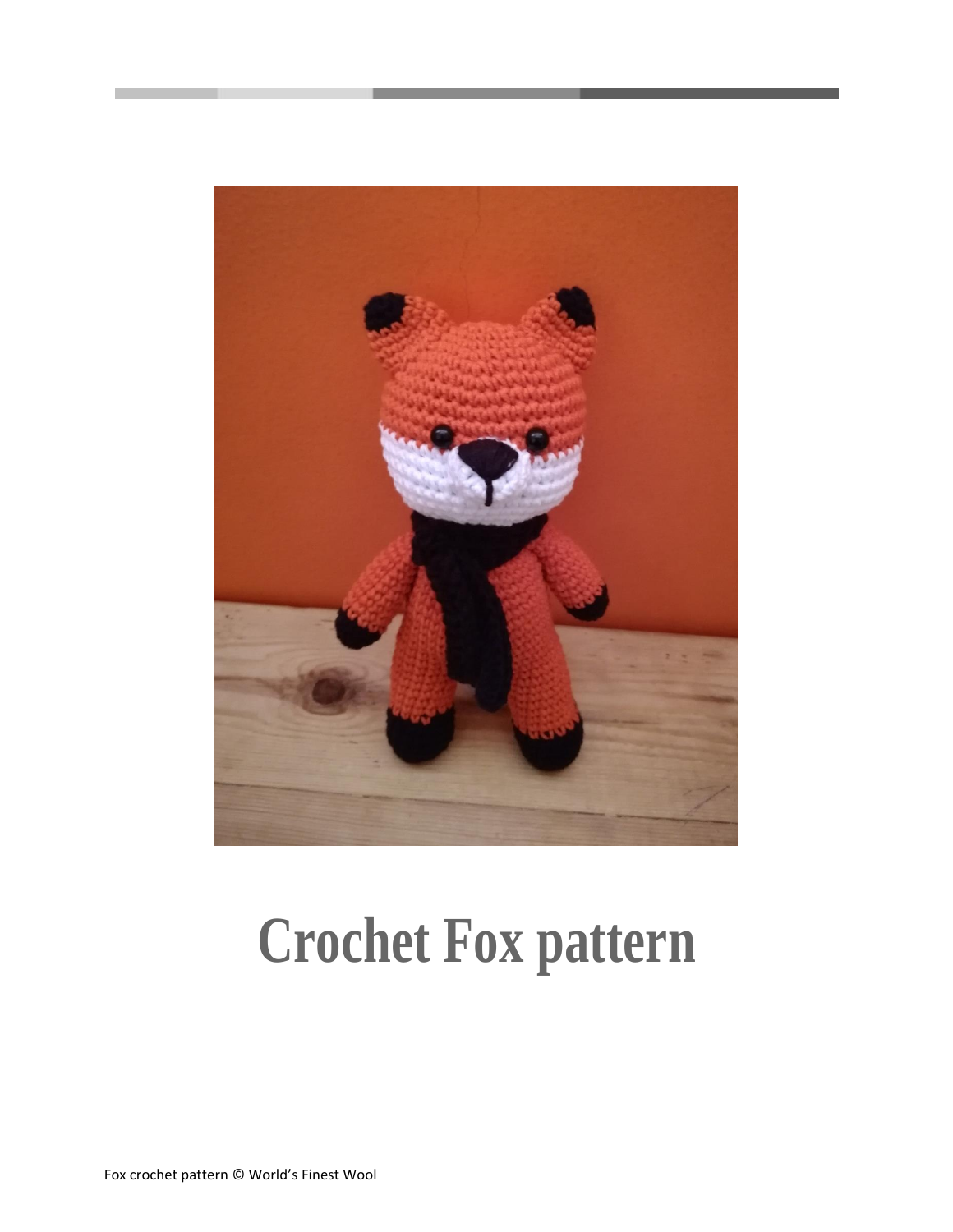# **DIFFICULTY LEVEL**

Easy.

# **MATERIALS**

### Yarn

**Multiple colors:**

**Yarn art Jeans (175yds/160m/50g skein/ball), or you can use any yarn to obtain the same gauge**.

**(#2 fine weight yarn) with these shades:**

- A: Black (53);
- B: Orange (85);
- C: White (62);

## **Hooks**

2.5mm crochet hook

## **Notions**

- Tapestry needle.
- Fiberfill or cotton
- Scissors
- Tapestry yarn with black color
- Stitch markers
- Safety eyes (8mm)

## **Pattern notes:**

- Working in the round without Sl st.
- Use invisible decreases instead of regular decrease.
- If you need to make bigger one use thicker yarn with the suitable hook to it.
- Numbers in square brackets are the total number of the stitches in the round.

# **TENSION**

## **Gauge:**

After 7 rounds  $= 1$ " (2.4 cm)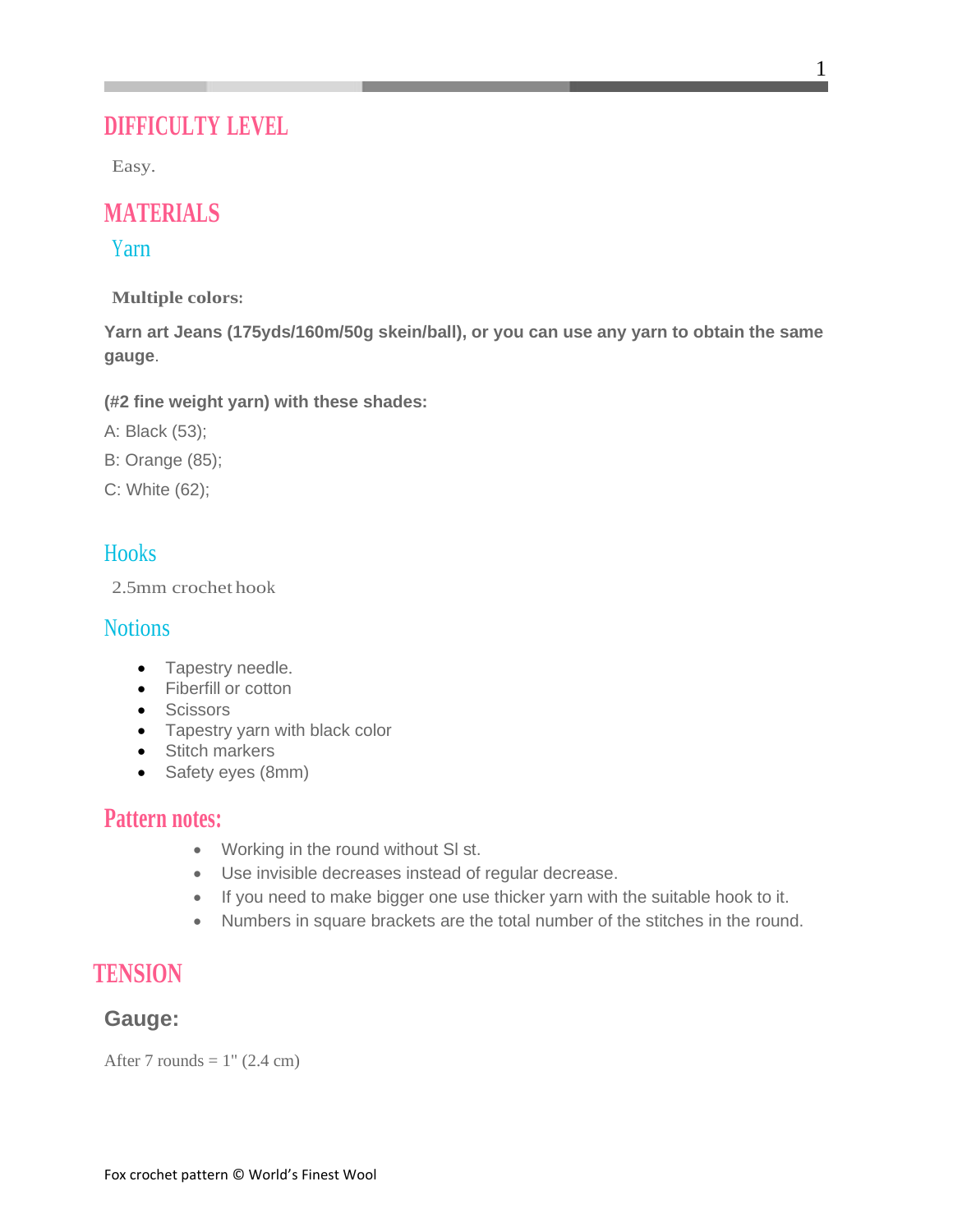# **SIZE INFORMATION**

## Finished Measurements

Dimension of finished toy approx. 7 inches (18cm)

# **ABBREVIATIONS**

This pattern is written using standard US crochet terminology.

#### Stitch instructions:

- Sc = Single crochet
- Dec = Decrease (2 sc together)
- Inc= Increase (2 sc in one stitch)
- $\cdot$  SI st = Slip stitch
- $St(s) = Stitch (es)$
- Dc = Double crochet
- $\cdot$  Ch = Chain

Special stitch instructions:

#### Invisible decrease:

- 1. Insert the hook into the \*\*front loop\*\* of the first stitch (2 loops on hook). \*\*Do NOT yarn over\*\*
- 2. Insert the hook into the \*\*front loop\*\* of the next stitch. In order to do this, you'll need to swing the hook down first so you can insert the hook under the front loop. (3 loops on hook)
- 3. Yarn over & draw through the first two loops on the hook. (2 loops on hook)
- 4. Yarn over & draw through both loops on the hook. You've done your invisible decrease.

#### Changing Color

When making the toy you will need to change between colors. To change color, work the last YO

of the previous st in the new color as this loop will form the 'lid' of the next st.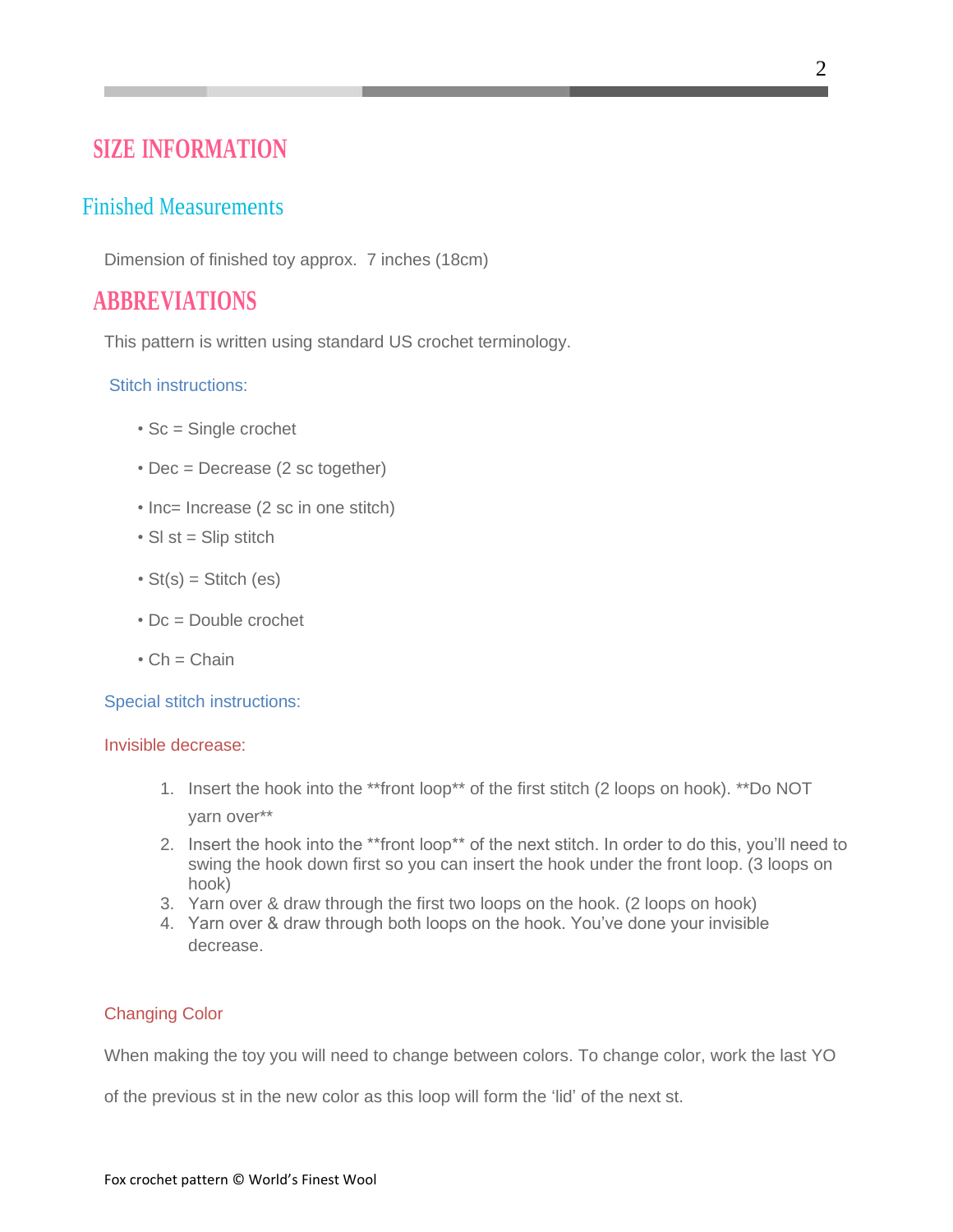## **METHOD**

## Head:

With B,

**Round 1:** 6sc in magic ring. [6sc]

- **Round 2:** sc inc x 6 times [12sc]
- **Round 3:** (sc in next st, inc) x 6 times [18sc]

**Round 4:** (sc in next 2st, inc) x 6 times [24sc]

**Round 5:** (sc in next 3st, inc) x 6 times [30sc]

**Round 6:** (sc in next 4st, inc) x 6 times [36sc]

**Round 7:** (sc in next 8st, inc) x 4 times [40sc]

**Round 8:** (sc in next 9st, inc) x 4 times [44sc]

**Round 9-11:** sc around. [44sc]

**Round 12-15: Switch to C,** sc around. [44sc]

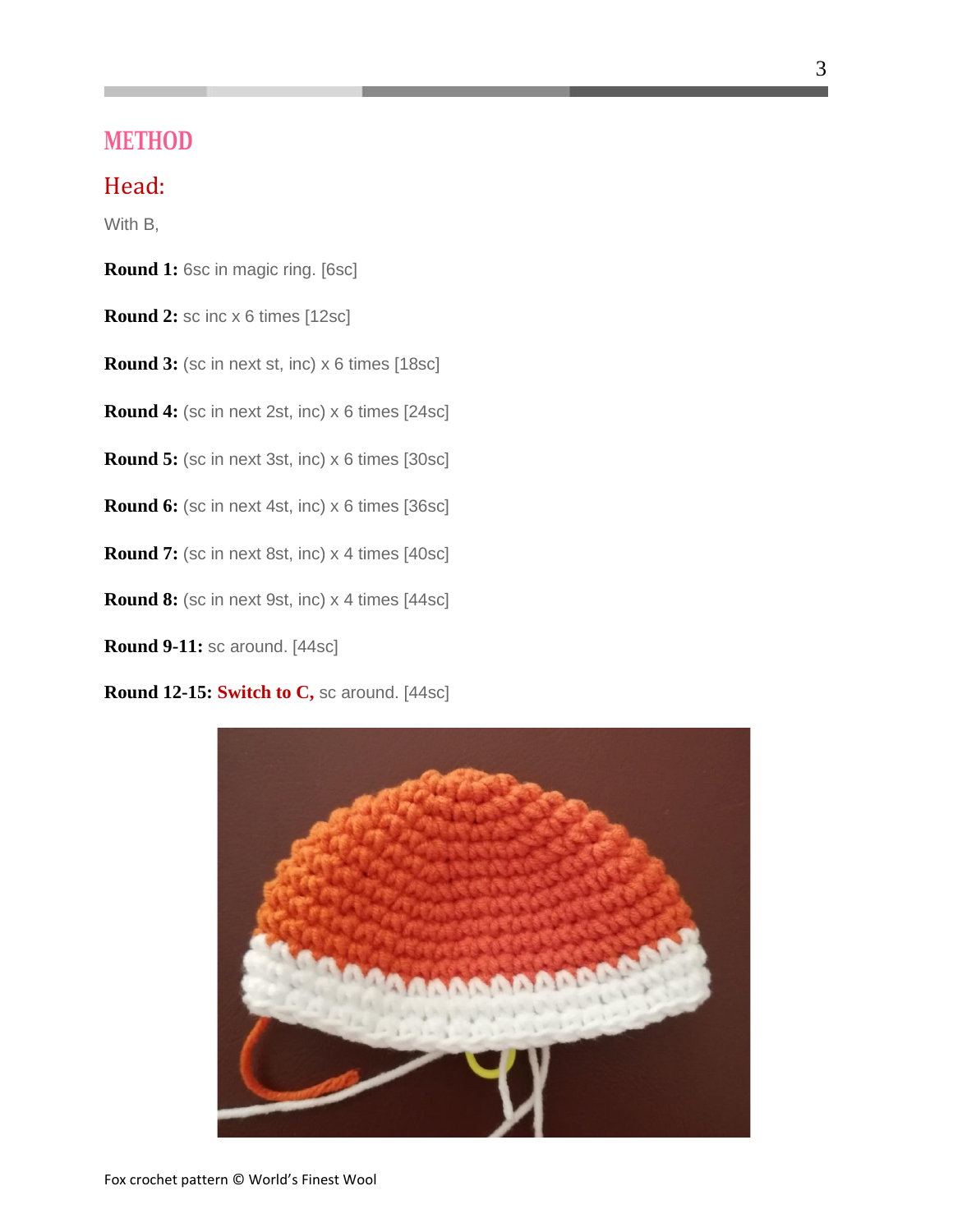**Round 16:** (sc in next 9st, dec) x 4 times [40sc]

**Round 17:** (sc in next 3st, dec) x 8 times [32sc]

**Round 18:** (sc in next 2st, dec) x 8 times [24sc]

**Round 19:** (sc in next 2st, dec) x 6 times [18sc]; stuff with fiber.

**Round 20:** (sc in next st, dec) x 6 times [12sc]

Finish with sl st. Fasten off leaving a long tail for sewing.

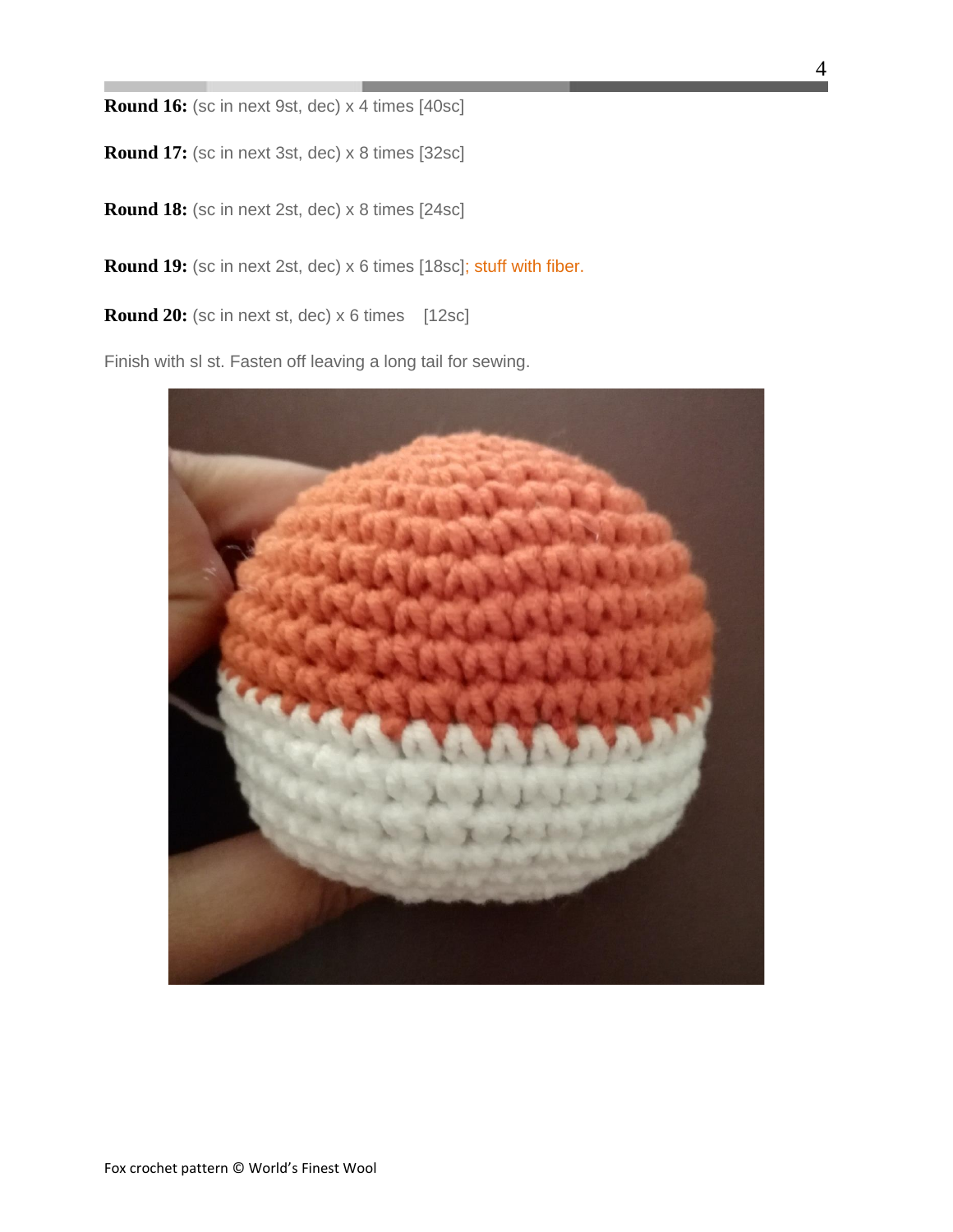## Legs: (make 2)

With A,

**Round 1:** 5 sc in magic ring [5sc]

**Round 2:** sc inc x 5 times [10sc]

**Round 3:** (sc in next st, inc) x 5 times [15sc]

**Round 4-7:** sc around [15sc]

**Round 8-15: switch to B,** sc around [15sc]

Repeat for second leg, Don't fasten off.



## Body:

**Round 16:** ch3, sl st to the first leg, sc around, sc across the ch3, sc around, sc across the ch3. [36sc]

**Round 17-25:** sc around [36sc]

**Round 26:** (sc in next 16st, dec) x 2 times [34sc]

**Round 27:** (sc in next 15st, dec) x 2 times [32sc]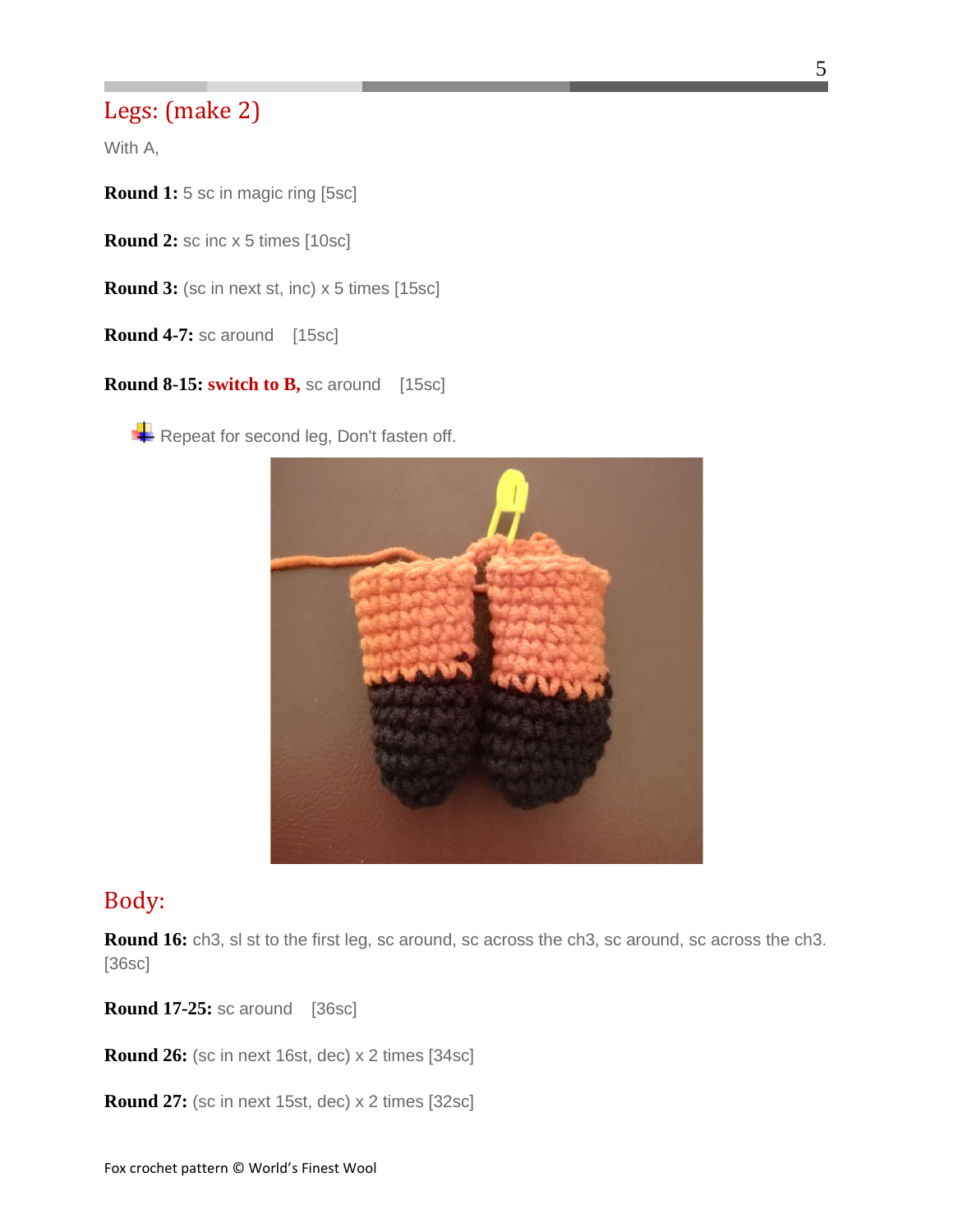**Round 28:** (sc in next 14st, dec) x 2 times [30sc]

**Round 29:** (sc in next 13st, dec) x 2 times [28sc]; Stuff with fiber.

**Round 30:** (sc in next 12st, dec) x 2 times [26sc]

**Round 31:** (sc in next 11st, dec) x 2 times [24sc]

**Round 32:** (sc in next 10st, dec) x 2 times [22sc]

**Round 33:** (sc in next 9st, dec) x 2 times [20sc]

**Round 34:** (sc in next 8st, dec) x 2 times [18sc]

**Round 35:** (sc in next st, dec) x 6 times [12sc]

Finish with sl st. Fasten off.



## Ears: (make 2)

With A,

**Round 1:** 3 sc in magic ring. [3sc]

**Round 2:** sc inc x 3 times. [6sc]

Fox crochet pattern © World's Finest Wool **Round 3:** (sc in next st, inc) x 3 times. [9sc]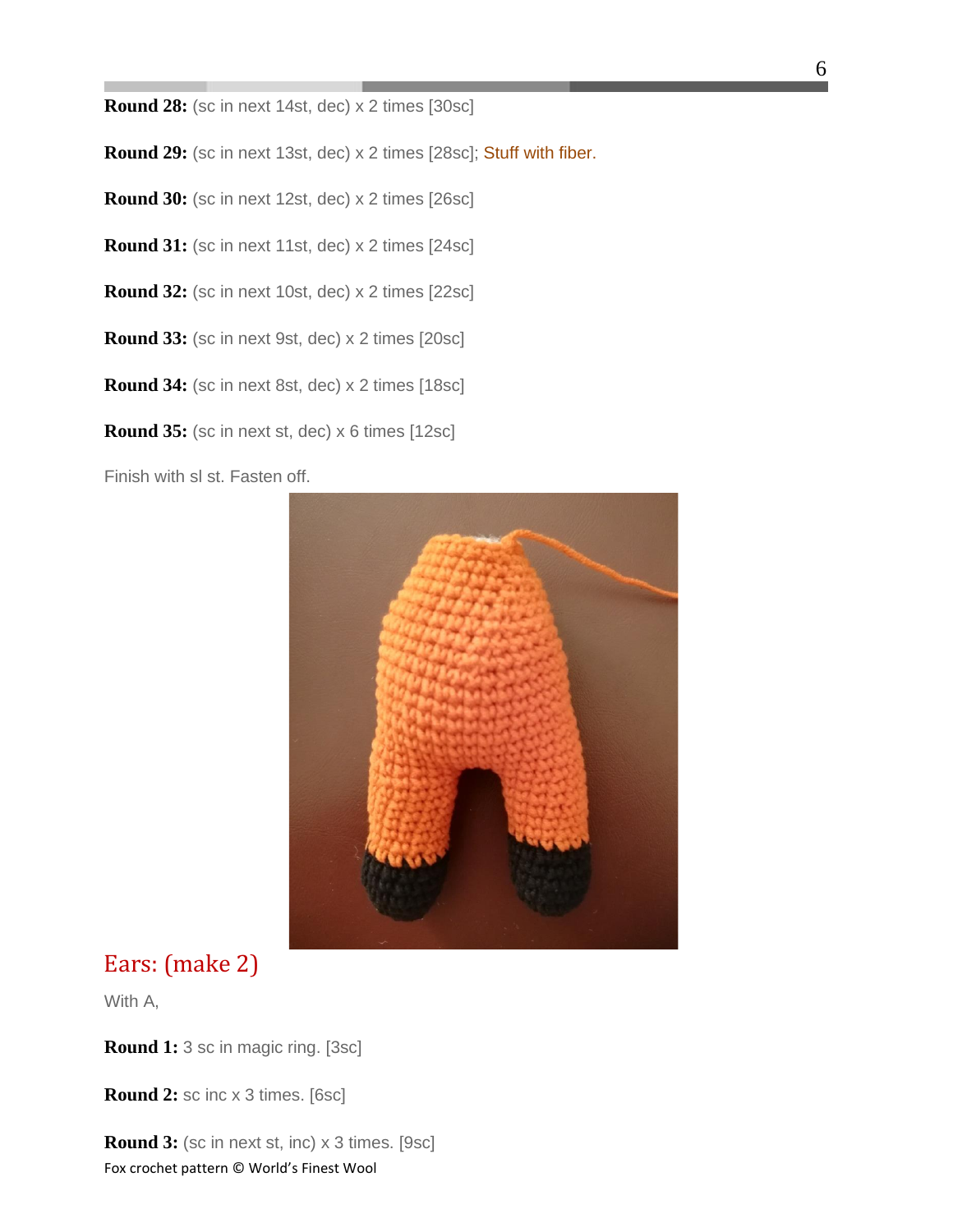**Round 4: switch to B,** (sc in next 2st, inc) x 3 times. [12sc]

**Round 5:** (sc in next 3st, inc) x 3 times. [15sc]

**Round 6-7:** sc around. [15sc]

Finish with sl st. Fasten off leaving a long tail for sewing. Don't stuff.



# Tail:

With C,

**Round 1:** 3 sc in magic ring [3sc]

**Round 2:** sc inc x 3 times. [6sc]

**Round 3:** (sc in next st, inc) x 3 times. [9sc]

**Round 4:** (sc in next 2st, inc) x 3 times. [12sc]

**Round 5:** sc around [12sc]

**Round 6: switch to B,** sc around [12sc]

**Round 7:** sc in next 10st, dec [11sc]

**Round 8:** sc around [11sc]

Fox crochet pattern © World's Finest Wool **Round 9:** sc in next 9st, dec [10sc]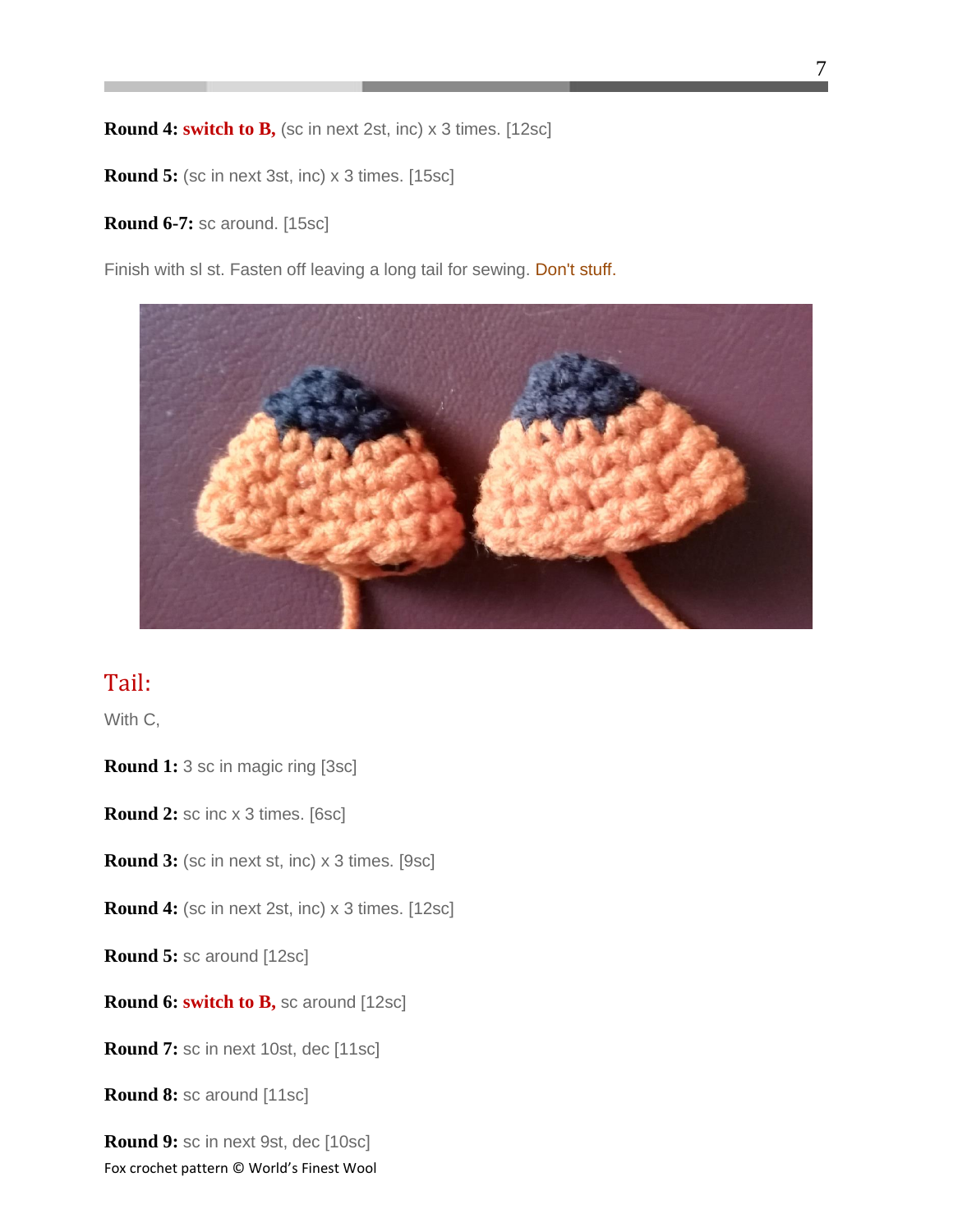**Round 10:** sc around [10sc]

**Round 11:** sc in next 4st, dec, sc in next 4st [9sc]

**Round 12:** sc around [9sc]

- **Round 13:** sc in next 7st, dec [8sc]
- **Round 14:** sc around [8sc]
- **Round 15:** sc in next 3st, dec, sc in next 3st [7sc]
- **Round 16:** sc in next 5st, dec [6sc]
- **Round 17:** sc in next 2st, dec, sc in next 2st [5sc]

Finish with sl st. Fasten off leaving a long tail for sewing. Stuff with fiber.

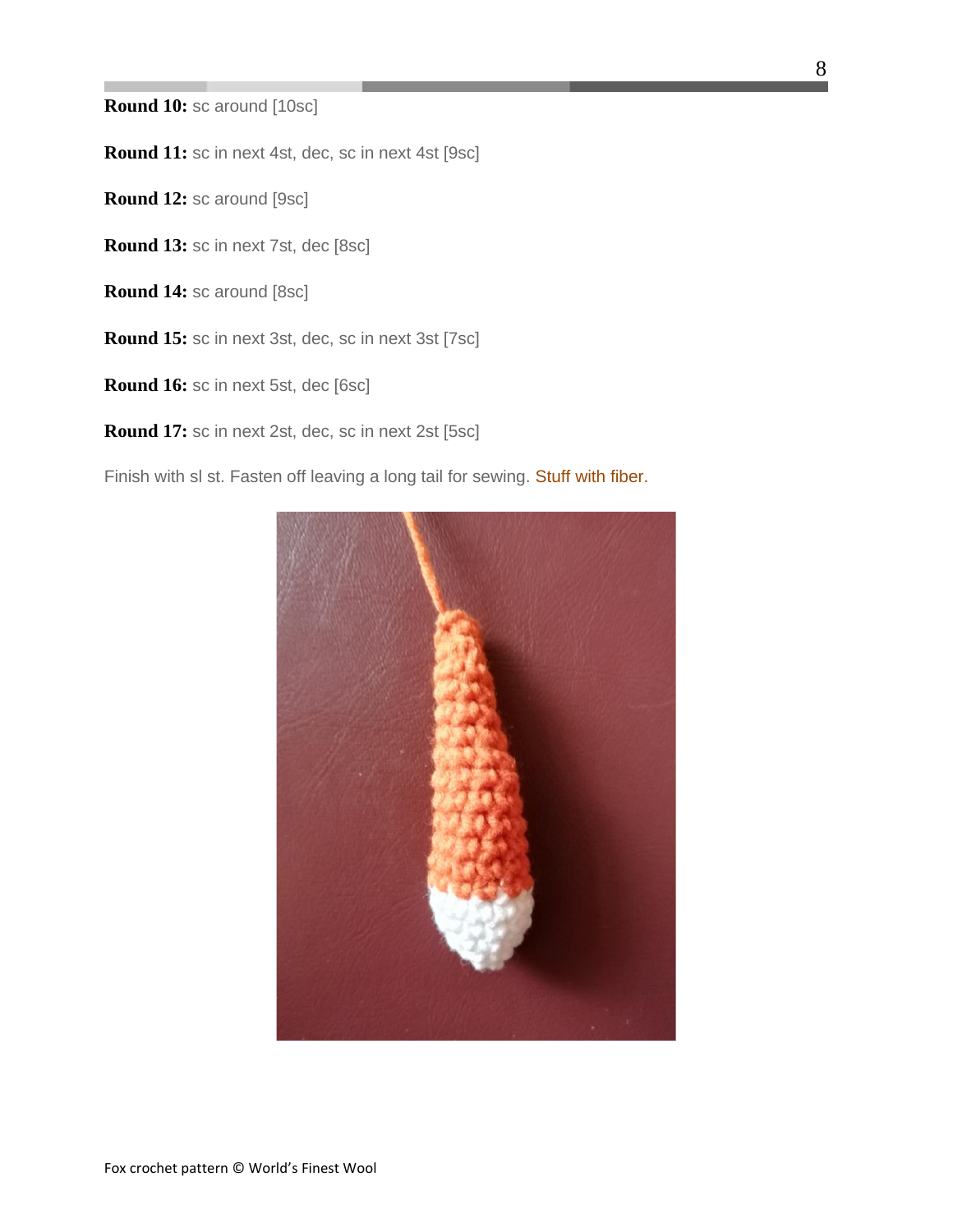## Arms: (make 2)

With A,

**Round 1:** 4 sc in magic ring [4sc]

**Round 2:** sc inc x 4 times [8sc]

**Round 3:** (sc in next st, inc) x 4 times [12sc]

**Round 4:** sc around [12sc]

**Round 5-8: switch to B,** sc around [12sc]

**Round 9:** sc in next 10st, dec [11sc]

**Round 10:** sc around [11sc]

**Round 11:** sc in next 9st, dec [10sc]

**Round 12- 13:** sc around [10sc]; Stuff with fiber.

Finish with sl st. Fasten off leaving a long tail for sewing.

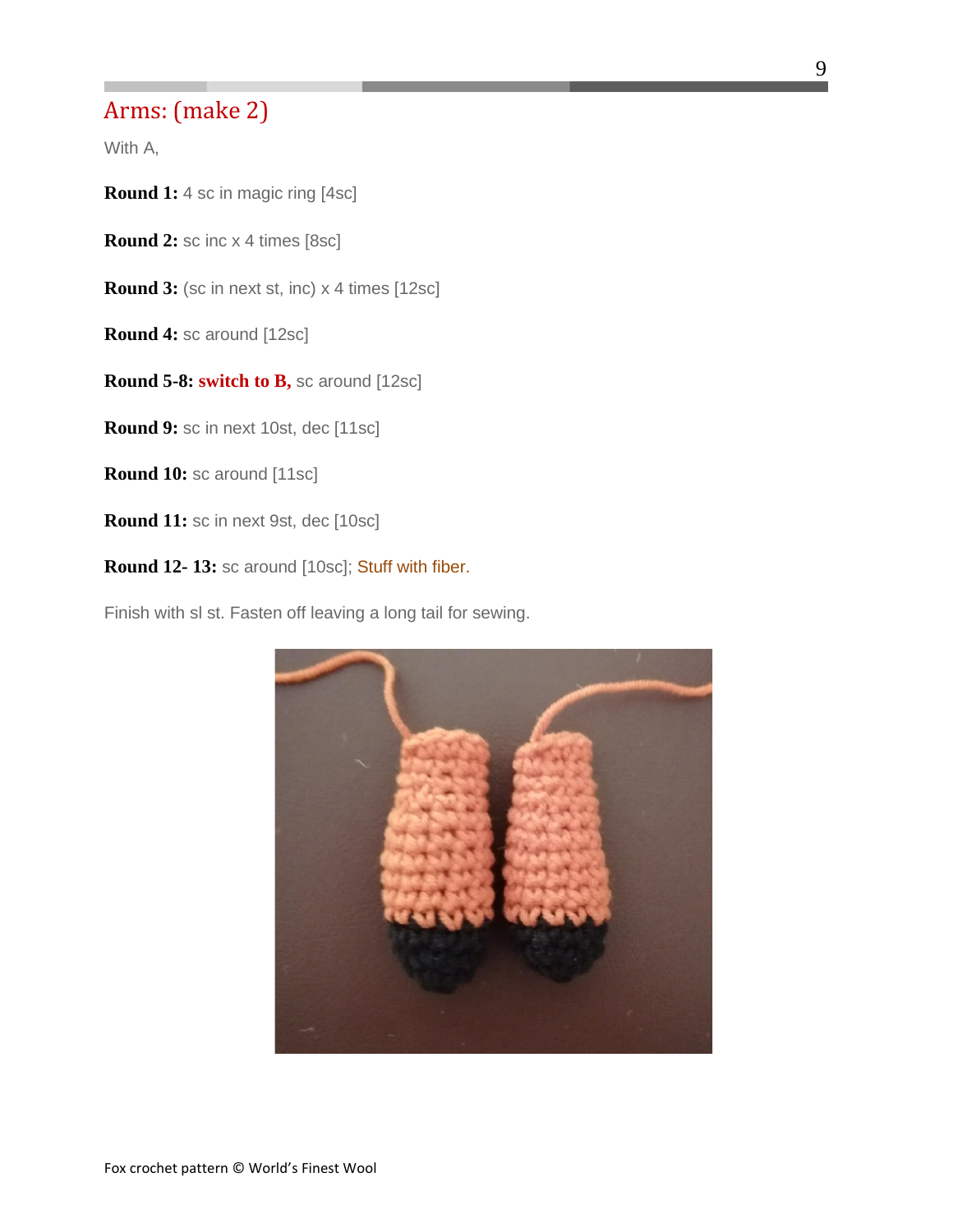## Muzzle:

With C,

**Round 1:** 6sc in magic ring. [6sc]

**Round 2:** sc inc x 6 times. [12sc]

**Round 3:** sc around. [12sc]

Finish with sl st. Fasten off leaving a long tail for sewing.



## Scarf:

With A,

 $\ddot{ }$  ch75, dc in 3rd ch from hook, dc across the remaining chains, fasten off. [72dc]

## Sewing your Fox together:

To sew your crochet Fox together use the yarn threads you left when you closed each section.

Make sure to use fine stitches, weaving through each corresponding crochet stitch to firmly attach the segments together.

- 1- Sew the body to the head.
- 2- Sew arms to the body around round 30.
- 3- Sew the tail to the body around round 18.
- 4- Sew the muzzle to the head around round 11 & 14.
- 5- Sew ears to the head around round 2 & 7.
- 6- Attach eyes around round 9&10.
- 7- Embroider Nose to the muzzle with black yarn.